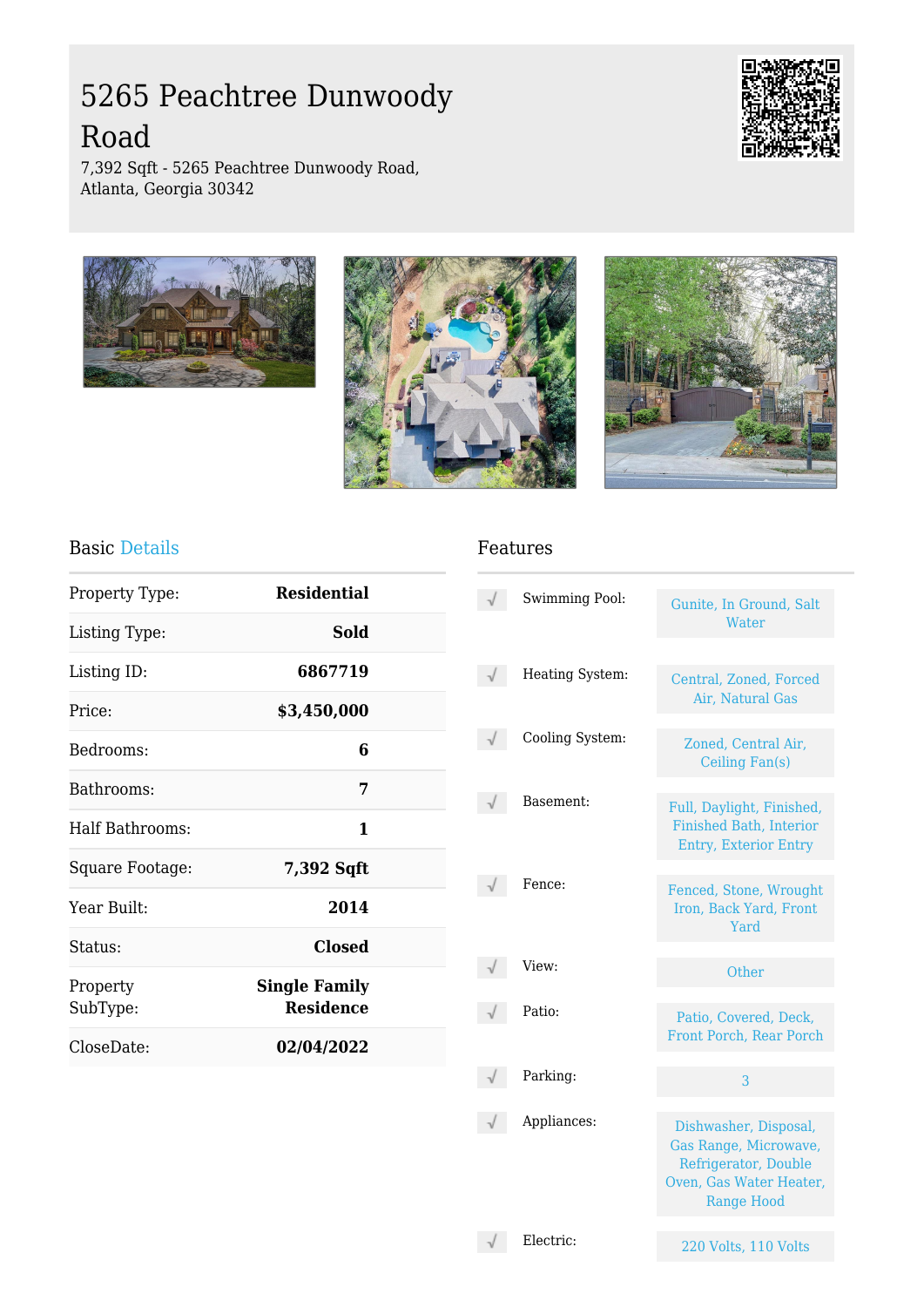|            | <b>Exterior Features:</b>   | Private Front Entry,<br>Private Yard, Private<br><b>Rear Entry, Rain Gutters</b>                                                                                                                                                                                           |
|------------|-----------------------------|----------------------------------------------------------------------------------------------------------------------------------------------------------------------------------------------------------------------------------------------------------------------------|
|            | Fireplace Features:         | Gas Log, Gas Starter,<br>Great Room, Other Room,<br>Outside, Keeping Room                                                                                                                                                                                                  |
|            | Fireplaces Total:           | 4                                                                                                                                                                                                                                                                          |
|            | Flooring:                   | Hardwood, Ceramic Tile,<br>Carpet                                                                                                                                                                                                                                          |
|            | Garage Spaces:              | 3                                                                                                                                                                                                                                                                          |
|            | <b>Interior Features:</b>   | Bookcases, Walk-in<br>Closet(s), Central<br>Vacuum, Double Vanity,<br><b>Entrance Foyer 2 Story,</b><br>High Ceilings 9 Ft Upper,<br>Tray Ceiling(s), Cathedral<br>Ceiling(s), His And Hers<br>Closets, Sauna, Coffered<br>Ceiling(s), Disappearing<br><b>Attic Stairs</b> |
|            | Laundry Features:           | Main Level, Upper Level,<br>Laundry Room, Lower<br>Level                                                                                                                                                                                                                   |
|            | Lot Features:               | Front Yard, Level, Back<br>Yard, Landscaped,<br>Private, Wooded                                                                                                                                                                                                            |
| $\sqrt{ }$ | Parking Features:           | Attached, Garage,<br>Garage Door Opener,<br>Garage Faces Side,<br>Kitchen Level, Level<br><b>Driveway</b>                                                                                                                                                                  |
|            | Roof:                       | Composition                                                                                                                                                                                                                                                                |
|            | Bedroom Features:           | Master On Main, In-law<br>Floorplan, Sitting Room                                                                                                                                                                                                                          |
|            | DiningRoom<br>Features:     | Separate Dining Room,<br><b>Butlers Pantry</b>                                                                                                                                                                                                                             |
|            | MasterBathroom<br>Features: | <b>Double Vanity, Separate</b><br>Tub/shower, Soaking<br>Tub, Separate His/hers                                                                                                                                                                                            |
|            | <b>Security Features:</b>   | Fire Alarm, Security<br><b>System Owned, Smoke</b><br>Detector(s), Security<br>Gate, Carbon Monoxide<br>Detector(s)                                                                                                                                                        |
|            | Sewer:                      |                                                                                                                                                                                                                                                                            |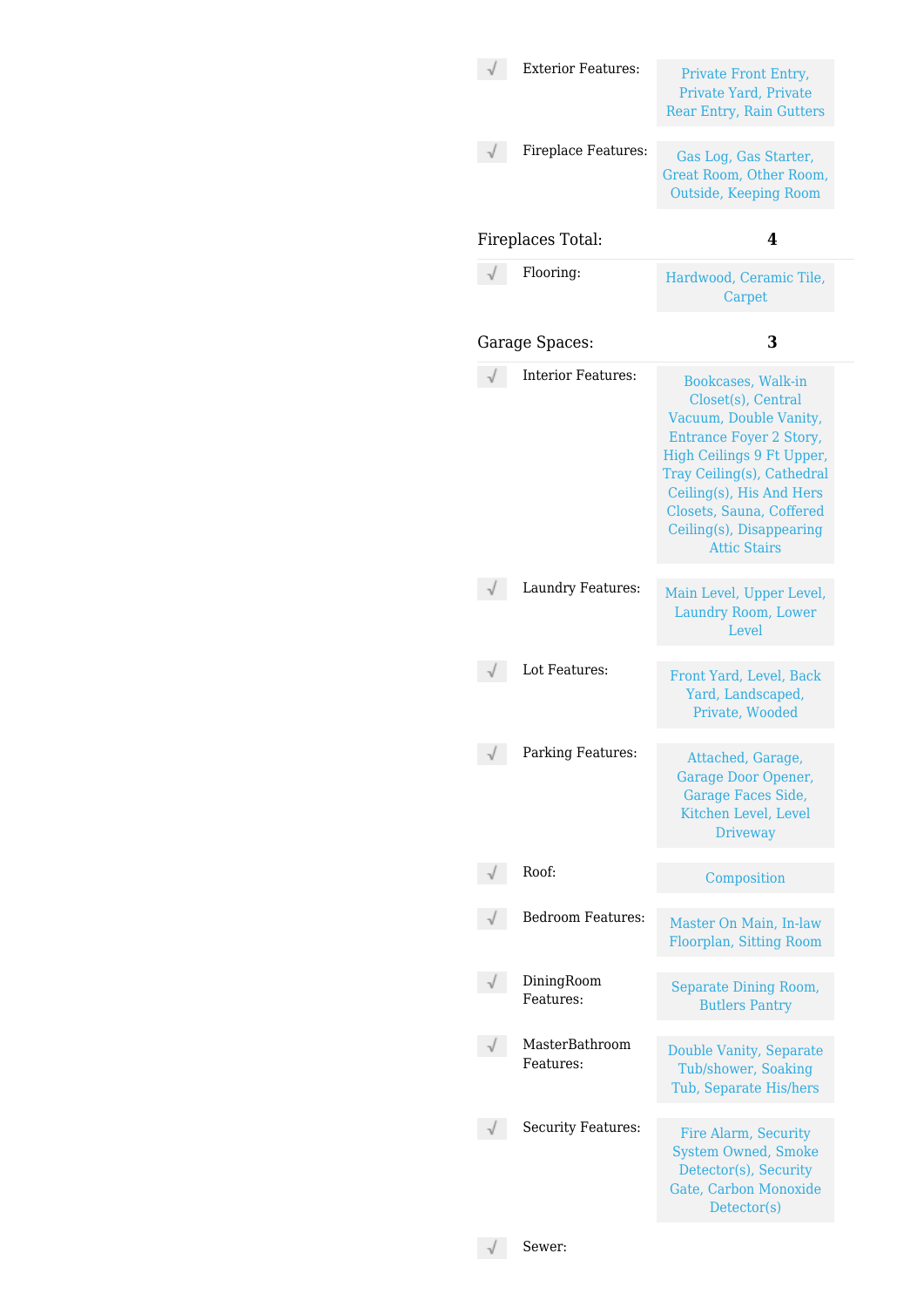$\begin{tabular}{ll} $\sqrt$ \quad \ \ \, & Utilities: \end{tabular}$ Electricity Available, Phone Available, Underground Utilities, Water Available, Natural Gas Available, Sewer Available

## Location Details

| Country:      | <b>US</b>                                                                                                                                                                              |  |
|---------------|----------------------------------------------------------------------------------------------------------------------------------------------------------------------------------------|--|
| State:        | <b>GA</b>                                                                                                                                                                              |  |
| County:       | <b>Fulton</b>                                                                                                                                                                          |  |
| City:         | <b>Atlanta</b>                                                                                                                                                                         |  |
| Zipcode:      | 30342                                                                                                                                                                                  |  |
| Street:       | 5265 Peachtree<br><b>Dunwoody Road</b>                                                                                                                                                 |  |
| Floor Number: | 0                                                                                                                                                                                      |  |
| Longitude:    | W85° 38' 54.8"                                                                                                                                                                         |  |
| Latitude:     | N33° 53' 54.4"                                                                                                                                                                         |  |
| Directions:   | <b>On Peachtree</b><br><b>Dunwoody Road</b><br>between Windsor<br>Parkway and<br>Glennridge<br>Connector. Just .8<br>miles south of<br>Northside/Children<br>s/St Joseph<br>hospitals! |  |

### Additional Details

|                                            | Office Name:               | <b>Keller Williams</b><br><b>Realty</b><br><b>Chattahoochee</b><br>North, LLC |  |
|--------------------------------------------|----------------------------|-------------------------------------------------------------------------------|--|
|                                            | Architectural Style:       | <b>Traditional, Rustic</b>                                                    |  |
|                                            | Construction<br>Materials: | <b>Brick 4 Sides</b>                                                          |  |
| School:                                    | Elementary                 | <b>High Point</b>                                                             |  |
| Middle School:<br><b>Ridgeview Charter</b> |                            |                                                                               |  |
|                                            | High School:               | <b>Riverwood</b><br><b>International</b><br><b>Charter</b>                    |  |
|                                            | Levels:                    | Two                                                                           |  |
|                                            | Other Equipment:           | Irrigation Equipment,<br><b>Home Theater</b>                                  |  |
|                                            | Property Condition:        | Resale                                                                        |  |
|                                            | Road Frontage<br>Type:     | <b>City Street</b>                                                            |  |
| Amount:                                    | <b>Tax Annual</b>          | \$29,638                                                                      |  |
| Tax Year:                                  |                            | 2020                                                                          |  |
|                                            | Water Source:              | <b>Public</b>                                                                 |  |
| ParcelNumber:<br>17 001500010378           |                            |                                                                               |  |
|                                            | ClosePrice:                | \$3,450,000                                                                   |  |
| Price:                                     | Original List              | \$3,500,000                                                                   |  |